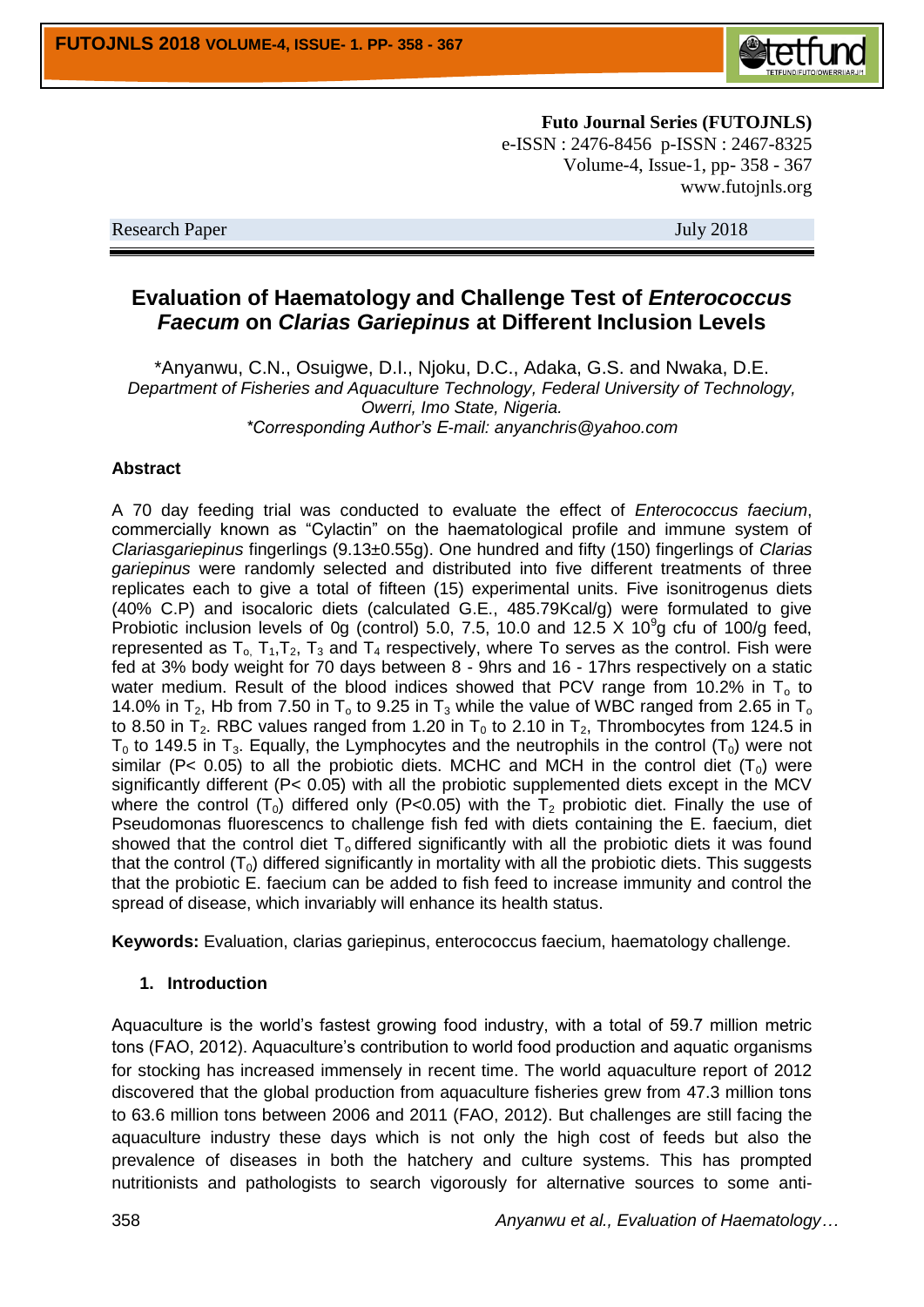

microbial agents such as antibiotics in order to maximize growth and increase fish production within the shortest possible time (Gonzalez, Encineas, Garcia-Lopez & Otero, 2000). Antibiotics were used for a long time in aquaculture to prevent diseases in fish. This caused various problems such as the presence of antibiotic residues in animal tissues, generation of bacterial resistance mechanisms, as well as imbalance in the gastrointestinal microbiota of aquatic organisms (Nakano, 2007). Again, the European Union (EU) has regulated the use of antibiotics in organisms for human consumption. Today, consumers demand natural products free from additives such as probiotics. These probiotics are friendly bacteria which is seen as the best option to antibiotics substitution in aqua-feed industry and the aquatic environment generally, (Gonzalez *et al*., 2000).

Blood volumes in fish comprises of 2-4% body weight, compared to values of 5-8% for other vertebrates (Brown, 1993). Blood analysis is crucial in many fields of Ichthyologic research and fishery management as they are used as possible indicators for physiological or pathological changes in fish (Adedeji, Taiwo & Agbede, 2000). The application of haematological techniques has proved valuable for fishery biologists in assessing the health of fish and monitoring stress responses (Ayoola, Ajani & Fashae, 2013). According to Babatunde, Oludinuji and Balogun (2001) any changes in the constituent component of any blood sample when compared to the normal values could be an indication of the metabolic state of the animal in relation to the state of health.

Low haematological indices are indications of anaemic conditions of the fish (Harima & Adikwu, 2001), whereas the high values, especially with the WBC and Hb reflects stress in the fish (Asuwaju, Ojutke, Kolo, Obande & Agbede, 2012). Carnevali, Vivo, Suleizio, Gioacchim Olivoho, Sivis & Cresci. (2006) also reported that when fish was fed a diet supplemented with a probiotic helped reduce the cortisol levels that also tend to increase stress.

Probiotics are inherited microflora of the intestinal system with non- pathogenic nature and have features which are important for the host health and well-being (Thirumurugan & Viguesh, 2015) they are also living microbial cells that are administered as dietary supplements with the aim of improving health (Tannock, 1997). They are equally safe, effective, potent and are able to stay for a very long time (Senok, Ismeccl & Botta, 2005).

#### **2. Materials and Methods**

#### **2.1. Study Area**

The study was carried out at the fish farm complex of the Federal University of Technology, Owerri, Imo State. FUTO lies between Latitudes  $5^{\circ}20^{\circ}$  and  $5^{\circ}28^{\circ}N$  and longitudes  $6^{\circ}$  58"E  $7^0$ 03"E. It is 90 meters above sea level, with an annual rainfall of between 192-194cm and mean temperature of  $32^{\circ}$ C (FMA, 2011). It is located in the rain forest zone of Nigeria with seasonal variations spread between two seasons of dry and rainy seasons. The dry season occurs between November to March while rainy season spreads over April to October every year.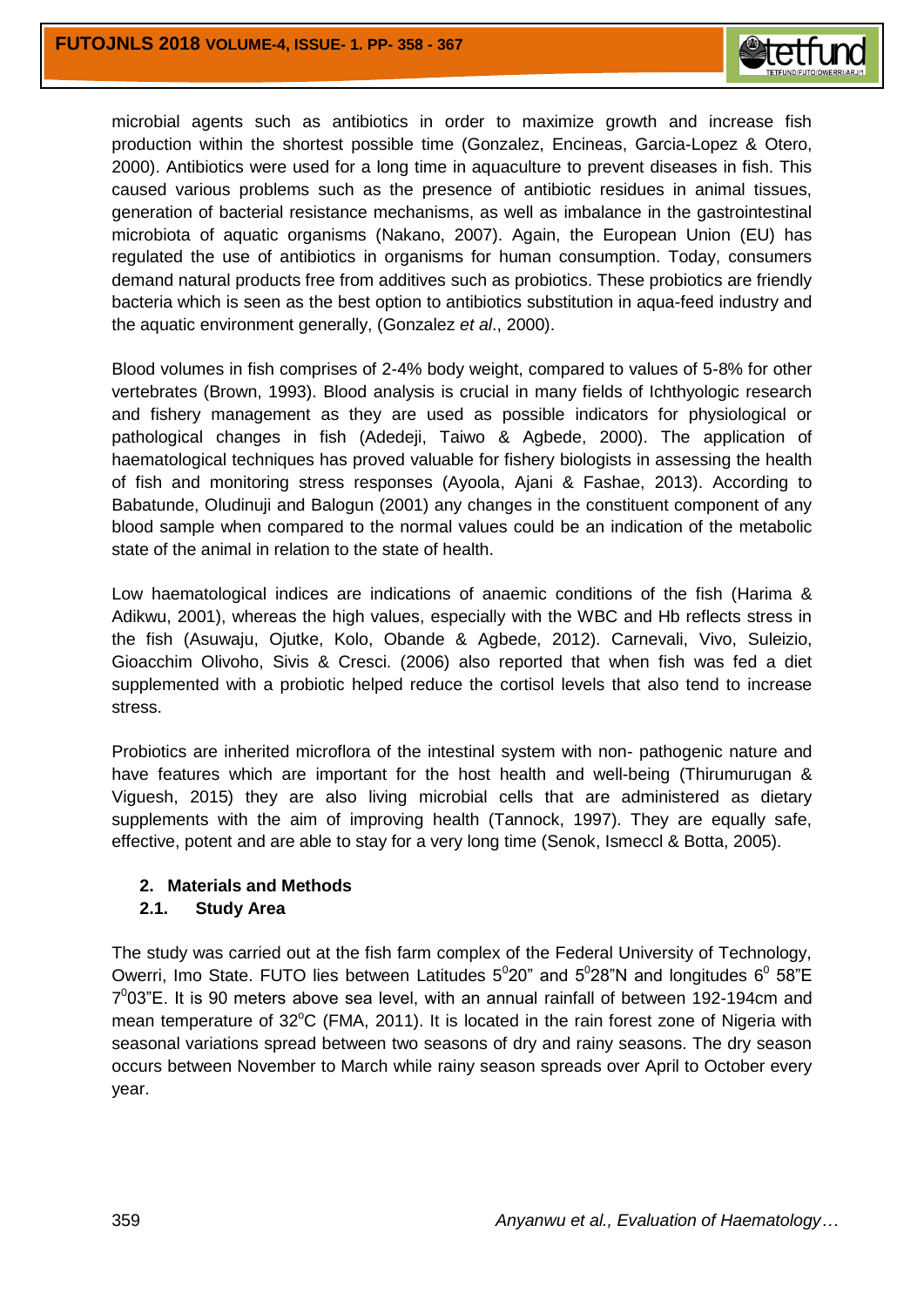

## **2.2. Sample Collection and Acclimatization**

A total of one hundred and eighty (180) *Clarias gariepinus* fingerlings were obtained from DARUGO fish hatchery, Owerri, Imo State, Nigeria. The fish fingerlings were transported to the Fisheries Research farm of the Federal University of Technology, Owerri (FUTO) in white plastic aquaria (15 litre capacity) filled with borehole water. The collected fish were observed to be active after acclimatization for seven (7) days prior to the commencement of the experiment, and was fed with commercial 2mm vital feed.

| Table 1: Gross Composition of Experimental Diets Fortified with Enterococcus faecium Diets |                            |       |                |                |                |  |
|--------------------------------------------------------------------------------------------|----------------------------|-------|----------------|----------------|----------------|--|
|                                                                                            | <b>Level of Treatments</b> |       |                |                |                |  |
| Ingredients                                                                                | $\mathsf{T}_0$             | $T_1$ | $\mathsf{T}_2$ | $\mathsf{T}_3$ | $\mathsf{T}_4$ |  |
| Fish meal                                                                                  | 43.35                      | 43.35 | 43.35          | 43.35          | 43.35          |  |
| Soybean mean                                                                               | 21.67                      | 21.67 | 21.67          | 21.67          | 21.67          |  |
| <b>Yellow maize</b>                                                                        | 15.73                      | 15.73 | 15.73          | 15.73          | 15.73          |  |
| Wheat bran                                                                                 | 6.00                       | 5.00  | 3.00           | 2.00           | 1.00           |  |
| Bone meal                                                                                  | 3.00                       | 2.00  | 2.00           | 1.50           | 1.00           |  |
| Vit. mineral premix                                                                        | 3.00                       | 2.50  | 2.00           | 1.50           | 0.50           |  |
| Vit. C                                                                                     | 1.00                       | 0.50  | 0.50           | 0.50           | 0.50           |  |
| Methionine                                                                                 | 0.50                       | 0.25  | 0.25           | 0.25           | 0.25           |  |
| Lysine                                                                                     | 0.50                       | 0.25  | 0.25           | 0.25           | 0.25           |  |
| Palm oil                                                                                   | 1.00                       | 1.00  | 1.00           | 1.00           | 1.00           |  |
| Codliver oil                                                                               | 1.50                       | 1.00  | 1.00           | 1.00           | 1.00           |  |
| Common salt                                                                                | 0.25                       | 0.25  | 0.25           | 0.25           | 0.25           |  |
| Starch                                                                                     | 2.00                       | 1.50  | 1.50           | 1.00           | 1.00           |  |
| Probiotic (100/feed)                                                                       | $\overline{\phantom{0}}$   | 5.00  | 7.50           | 10.00          | 12.50          |  |

### **2.3. Diet Preparation and Formulation**

 $\Sigma_{\text{max}}$   $\Gamma_{\text{max}}$   $\Gamma_{\text{max}}$   $\Gamma_{\text{max}}$   $\Gamma_{\text{max}}$   $\Gamma_{\text{max}}$   $\Gamma_{\text{max}}$ 

The commercial probiotic "Cylactin" was imported from the biological division of cerbiospharma SA, Switzerland, the owners of the patent probiotic while the dry ingredients (consisting of fish meal, soybean meal, yellow maize, wheat bran and other additives) were purchased from fidelity, agro-services ltd, Egbu road Owerri, were computed according to Pearson Square Method. The ingredients were measured and mixed together with the different levels of the probiotic and made into paste by the addition of boiled water. The paste was then passed through a commercial pelleting machine to form into pellets. (see table 1). They were sun-dried and stored in air-tight black polythene bags to prevent rancidity and spoilage.

#### **2.4. Experimental Design**

One hundred and fifty (150) of the acclimatized fish were sorted out according to size at a mean weight of 9.13±0.55g to create treatments  $T_0(0g)$ ,  $T_1(5.0g)$ ,  $T_2(7.5g)$ ,  $T_3(10.0g)$  and  $T<sub>4</sub>(12.5q)$ . The experimental fish were divided into five treatments of 30 fish each, with each group subdivided into 3 replicates of 10 fish each. Each treatment group were randomly assigned to an experimental diet in a complete randomized design (CRD).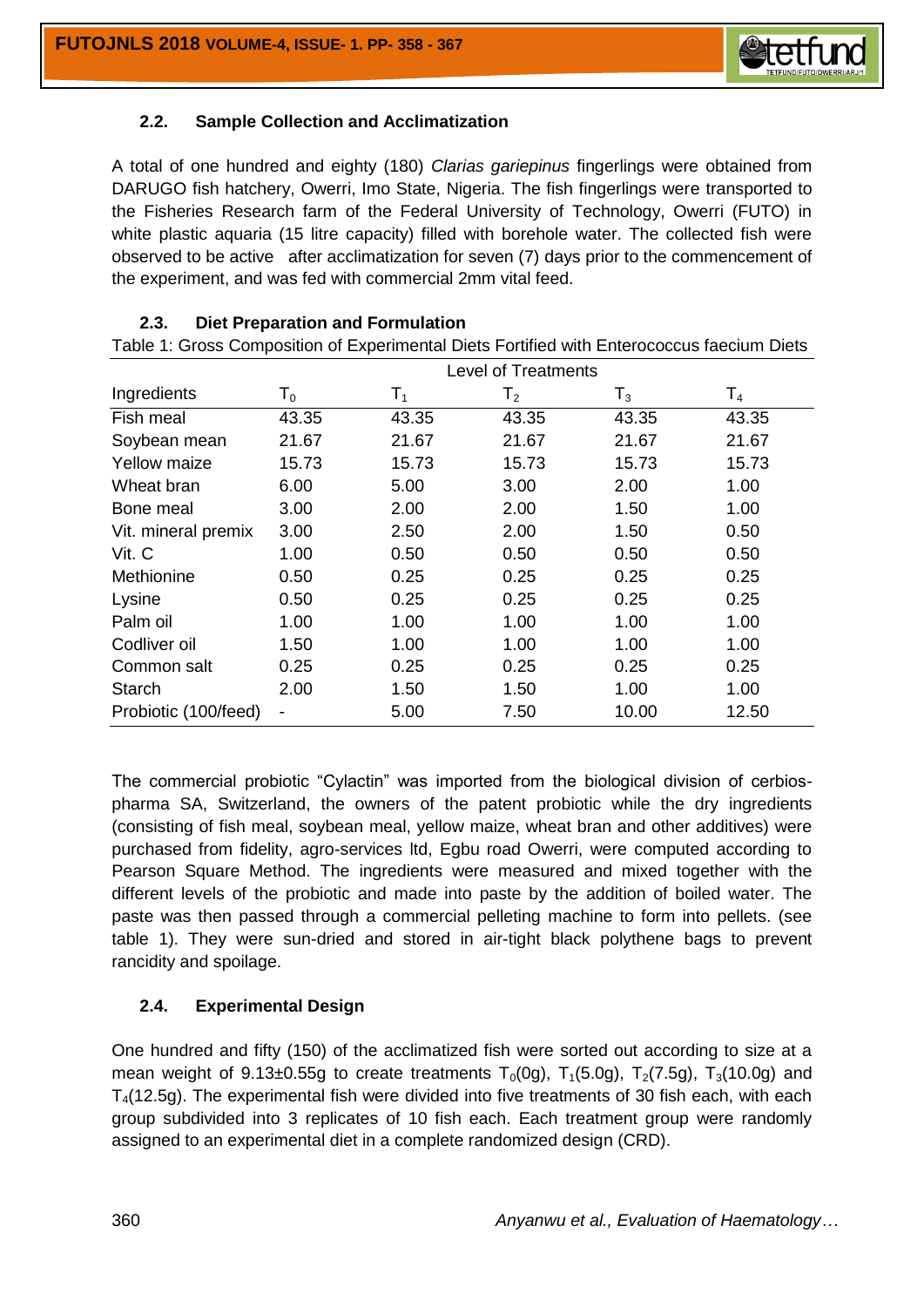

## **2.5. Haematological Evaluation/Examination**

Blood samples (1.5ml) were collected from both the treated and control fish from the fish caudal peduncle using the 2.5ml heparinized syringe. The blood samples collected were immediately transferred into the sample bottles with the 0.5 anti-coagulant (EDTA) with gentle agitation of the sample bottles.

The blood samples collected were used to conduct laboratory examination for both the Erythrocyte and Leucocyte counts as stated by Herman and Conroy (1970) and modified by Svobodova *et al*. (1991), Haemoglobin concentration by the method of Wedemeyer and Yasutake (1977) and then Kelly (1979), the Haematocrit (PCV) by Blaxhall and Daisley (1973) and modified later by Svobodova *et al*. (1991) while those of white blood differential was confirmed by the method of Dacie and Lewis (1995). The platelets (thrombocytes) were determined as was stated by Blaxhall and Daisley (1973).

The red blood cell (Erythrocytes) count was first diluted with the Hayem's fluid (1g NaCl + 5g  $Na<sub>2</sub>SO<sub>4</sub>$ , 0.5g HgCl<sub>2</sub> in 200ml distilled water) before being introduced into the improved Neubaur counting chamber (haemocytometer) for counting under the microscope as described by Conroy and Herman (1970) and Svobodova *et al*. (1991), thus;

| Number of cells in 80 small square                        | =   | n                                                   |                |
|-----------------------------------------------------------|-----|-----------------------------------------------------|----------------|
| Number of cells in one small square                       | $=$ | $\frac{n}{80}$                                      | $\mathbf 1$    |
|                                                           | =   | 1<br>$\frac{400mm^2}{ }$                            | $\overline{2}$ |
| Area of one small square                                  | =   | $\mathbf{1}$<br>$\frac{10mm}{10mm}$                 | 3              |
| Depth of the chamber                                      | $=$ | $rac{1}{400}$ X $rac{1}{10}$                        | $\overline{4}$ |
|                                                           | =   | $\frac{1}{4000mmm^3}$                               | 5              |
| Volume of 1 small square                                  | $=$ | $\frac{n}{80}$ cells                                | 6              |
| Number of cells in 1/4000mm <sup>3</sup> of diluted blood | $=$ | $\frac{1}{200}$                                     | $\overline{7}$ |
| Number of cells in 1mm <sup>3</sup> of diluted blood      | $=$ | $\frac{n}{80}$ X $\frac{4000}{1}$ X $\frac{200}{1}$ | 8              |
| The dilution of blood                                     | $=$ | n x 50 x 200                                        |                |
| Number of cells in 1mm <sup>3</sup> blood                 | =   | n x 10,000 cells                                    |                |

Therefore, the number of cells counted (n) was multiplied by diluting factor of 200 and volume factor of 50 (Svobodova,*et al*., 1991).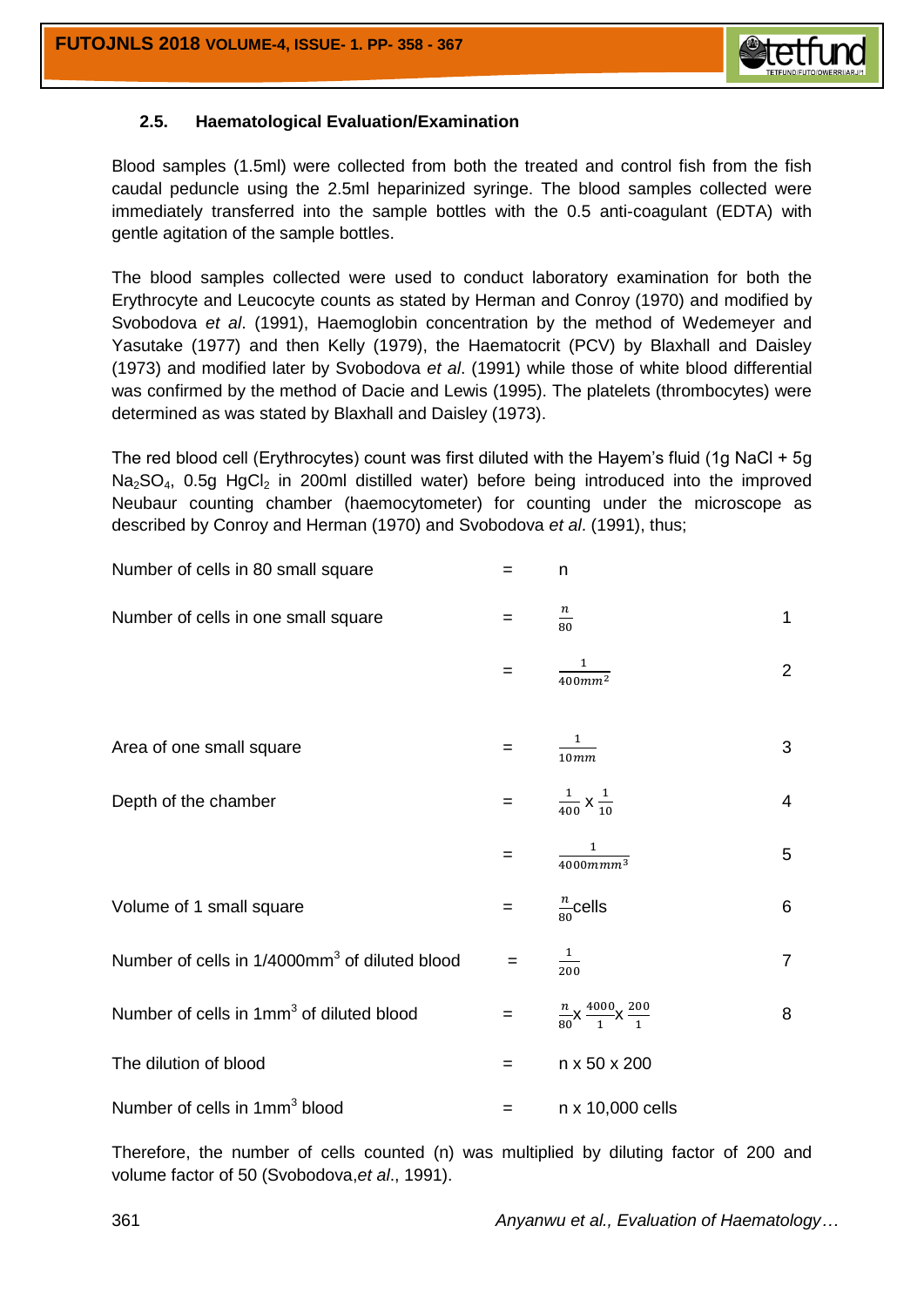

#### **White blood cell or Leucocyte count.**

The blood for the Leucocyte count was first diluted with the Turks fluid (1% glacial acetic acid + 100ml of distilled water with pinch of crystal violet) before also introduced into the Neubaur counting chamber (haemocytometer), and mounted under the microscope as described by Conroy and Herman (1970) before finally multiplied by both the dilution factor of 20 and volume factor of 2 as stated by Svobodova,*et al*. (1991) thus,

| Number of cells counted in 5mm <sup>2</sup>          |     | N                                                 |    |
|------------------------------------------------------|-----|---------------------------------------------------|----|
| Depth of chamber                                     | $=$ | $\frac{1}{10}$                                    | 9  |
| Number of cells counted in $\frac{5}{10}$            | $=$ | $\frac{1}{2}$ mm <sup>3</sup> of diluted blood 10 |    |
| Number of cells in 1mm <sup>3</sup> of diluted blood | $=$ | $N \times 2$ cells                                |    |
| Since blood was diluted 1/20 then                    |     |                                                   |    |
| Number of cells in 1mm <sup>3</sup> blood            | $=$ | N x $\frac{2}{1}$ x $\frac{20}{1}$                | 11 |
|                                                      |     | N x 40                                            |    |

The dilution factor was multiplied by the volume factor to estimate the population of the Leucocyte where DF = 20 and VF = 2 (Svobodova *et al*., 1991).

#### **Haemoglobin Concentration**

The concentration was determined with the cyanmethanoglobin method that makes use of a sphectrophotometer, where blood samples were mixed with certain reagents before the transmittance was read on a sphectrophotometer at a wavelength of 540nm as stated by Wedemeyer and Yasutake (1977) and then by Kelly (1979).

#### **Haematocrit Count**

This was determined by the wintrobe and westergreen method as described by Blaxhall and Daisley (1973) and later by Svobodova *et al*. (1991), using the hawkley microhaematocrit reader with commercially available heparinized capillary tubes of 25mm diameter that was filled two-thirds with blood samples of which one end was sealed with plasticine plug sealant before being centrifuged at 10,000rpm for 10 minutes. The haematocrit was estimated thus;

Haematocrit, % = a x  $\frac{10}{b}$ 

12

where,  $a =$  length of red blood cell column

and  $b =$  total length of the blood column.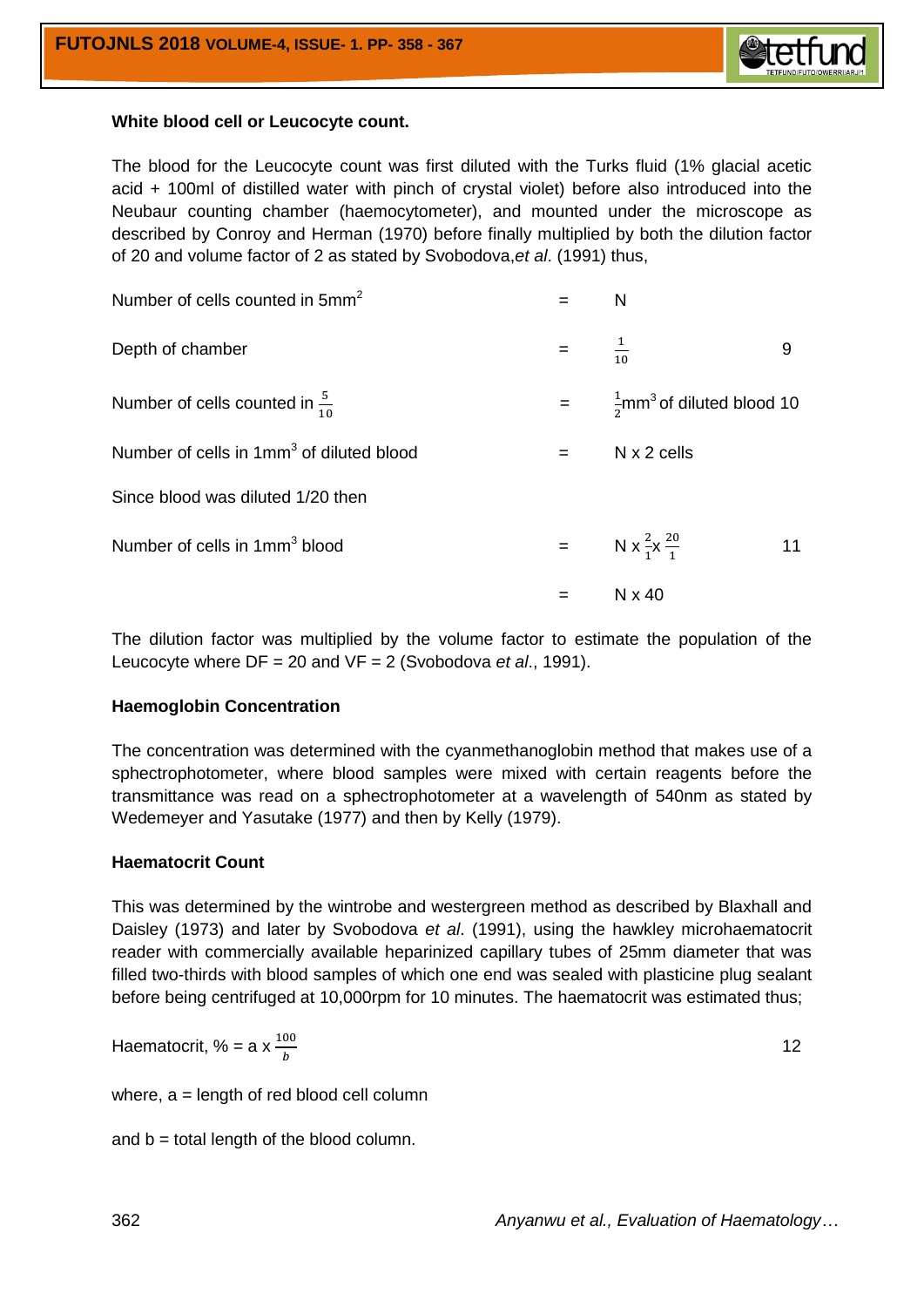

The blood differential was determined from a blood smear made on a clean greese, free glass slide that was quickly dried in the open air. Lieshmans stain was then poured on the slide and allowed for 4 minutes. This was mixed with phosphate buffer (6.0) solution and then with tap water. The slide was allowed to dry before being examined with oil immersion under a microscope of magnification X 100 (Dacil & Lewis, 1995).

### **Thrombocyte (platelets) count**

Blood samples were thoroughly mixed and drawn into 2 red blood cell pipettes diluted with sodium citrate to 0.2ml mark. Haemocytometer was used where the first few drops from the red cell pipette was discarded while one side of the haemocytometer was filled with blood from the pipette. The moist chamber was placed on the haemocytometer and allowed to stand for 15 minutes for the thrombocytes to settle. This was viewed under the microscope at a low power magnification of X10. The thrombocytes in the two large chambers and both sides of the machine were counted and recorded as specified by Blaxhall and Daisley (1973).

### **2.6. Challenge Test**

Challenge test is normally performed to determine the ability of probiotics to confer immunity to host organism when challenged with pathogens. At the end of the  $12<sup>th</sup>$  week and 4 days after the administration of the diets 30 fish from each of the treatment diets (10 fish replicate) were subjected to immune competence test (disease resistance) using 2.0ml/litre of 24-hour broth culture of pathogenic strain of pseudomonas flourescens (1.5  $\times$  10<sup>9</sup> cells/ml) obtained from the Microbiology Department, Federal Medical Centre (FMC) Owerri, Imo State.

The organism was subcultured in Pseudomonas nutrient agar and incubated at  $37^{\circ}$ C for 24 hours. Transparent flourescent-like colonies resulting after incubation were purified and identified using the criteria of Holt *et al*. (1994). During the challenge test experiment, fifteen (15) *Clarias gariepinus* from each treatment group were challenged interperitonally (I/P) with 0.2ml sterile saline containing (1.5 X 10<sup>9</sup>/ml) pathogenic strain of *Pseudomonas flourescens.* Clinical signs, post mortem lesions and mortalities were monitored for 7 days post challenge and the rate estimated according to El-Attar and Moustafa (1996).

#### **2.7. Statistical Analysis**

Data obtained above were computed and analysed using the one-ay analysis of variance (ANOVA) and differences between means separated with the Duncan's multiple range test (Duncan, 1955). Test of significance was done at X=0.05 using the statistical computer package, SPSS version 15, windows 7.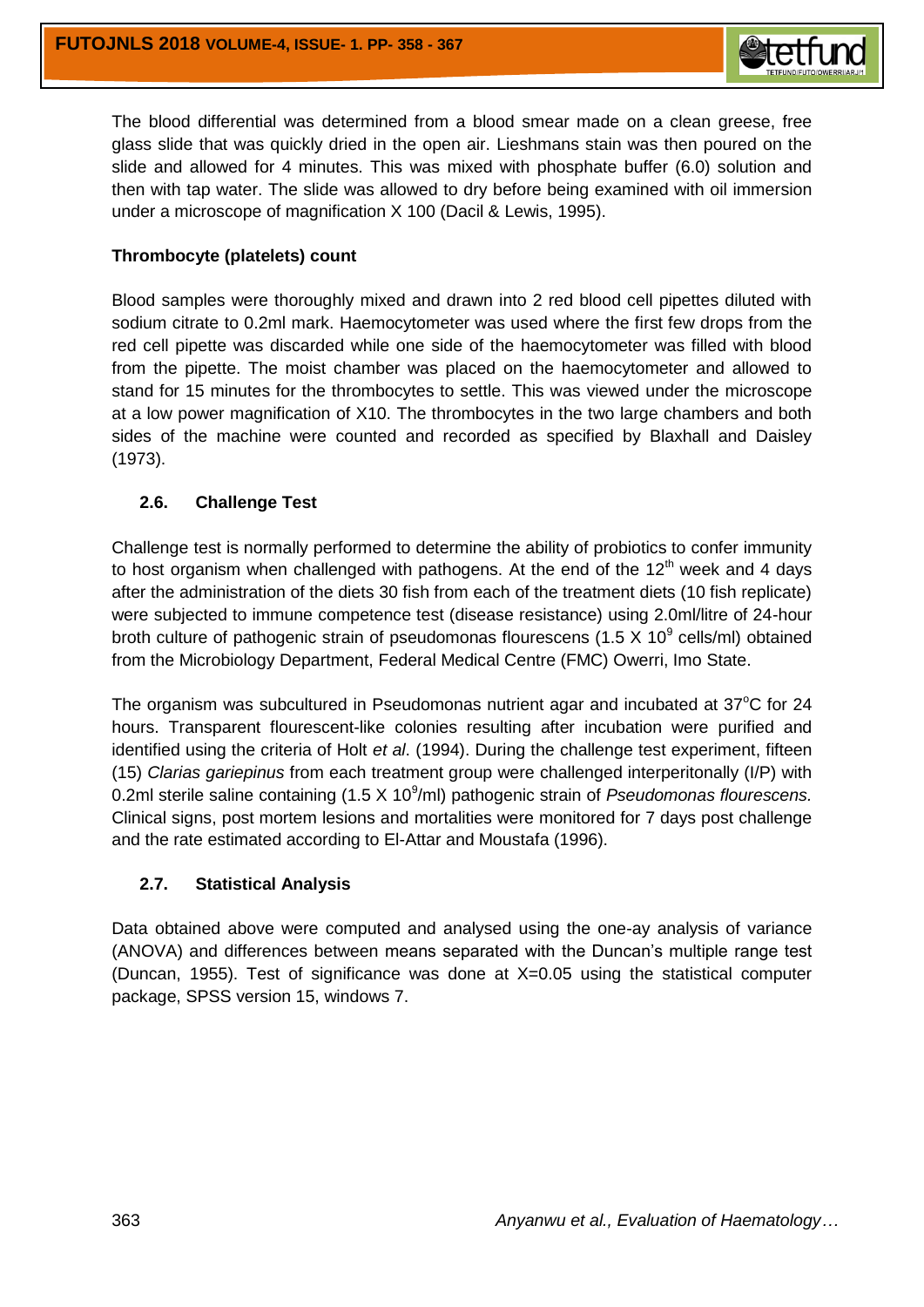

#### **3. Results and Discussion**

| Parametters      |                   | <b>Treatments</b> |                   |                    |                   |
|------------------|-------------------|-------------------|-------------------|--------------------|-------------------|
|                  | $\mathsf{T}_0$    | T <sub>1</sub>    | T <sub>2</sub>    | $\mathsf{T}_3$     | T <sub>4</sub>    |
| $PCV(\% )$       | $10.20^{b}$       | $13.20^a$         | a<br>14.00        | a<br>13.60         | $12.80^{ab}$      |
| Hb(g/dl)         | 7.50 <sup>b</sup> | 8.00 <sup>a</sup> | 8.50 <sup>a</sup> | $9.25^{a}$         | $7.80^{b}$        |
| <b>WBC</b>       | $2.65^{\circ}$    | 4.20 <sup>b</sup> | 8.50 <sup>a</sup> | 7.35 <sup>a</sup>  | 3.80 <sup>b</sup> |
| <b>RBC</b>       | 1.20 <sup>c</sup> | $1.52^{b}$        | $2.10^{a}$        | 1.93 <sup>a</sup>  | $1.46^{b}$        |
| <b>THRO</b>      | $124.5^{b}$       | $146.0^a$         | $145.5^a$         | $149.5^a$          | $136.5^{b}$       |
| Neutro           | 36 <sup>a</sup>   | 34 ab             | 32 <sub>b</sub>   | 31 <sub>b</sub>    | 30 <sub>b</sub>   |
| Lympho           | 58 <sup>b</sup>   | 60 <sup>a</sup>   | 65 <sup>a</sup>   | 62 <sup>a</sup>    | 61 <sup>a</sup>   |
| Monocytes        | 03 <sup>b</sup>   | 03 <sup>b</sup>   | 02 <sup>c</sup>   | 05 <sup>a</sup>    | $04^a$            |
| Eusophils        | 02 <sup>b</sup>   | 02 <sup>b</sup>   | 01 <sup>c</sup>   | 02 <sup>b</sup>    | 03 <sup>a</sup>   |
| <b>Basophils</b> | 01 <sup>b</sup>   | 01 <sup>b</sup>   | $0^{\circ}$       | $0^{\circ}$        | 02 <sup>a</sup>   |
| <b>MCHC</b>      | $73.5^a$          | 60.6 <sup>b</sup> | 60.7 <sup>b</sup> | 68.0 <sup>a</sup>  | 60.0 <sup>b</sup> |
| <b>MCH</b>       | $62.5^a$          | 52.6 <sup>b</sup> | 40.5 <sup>c</sup> | 47.9 <sup>c</sup>  | $53.4^{b}$        |
| <b>MCV</b>       | 85.0 <sup>a</sup> | 86.8 <sup>a</sup> | 66.6 <sup>b</sup> | 70.4 <sup>ab</sup> | 87.6 <sup>a</sup> |

Table 2: Some Haematological Values of Clarias gariepinus fed diets with graded levels of E. faecium for 70 days.

Means on the same row, with same superscripts are not significantly different (P>0.05)

Table 3: Pathogenic Pseudomonas flourescens Challenged with LAB (Enterococcus faecium) on Clarias gariepinus fingerlings over 7 days period.

|                     | T <sub>0</sub>   | T,              | $\mathsf{T}_2$ | $\mathsf{T}_3$   | $\mathsf{T}_4$          |
|---------------------|------------------|-----------------|----------------|------------------|-------------------------|
| Mortality rate(%)   | 100 <sup>a</sup> | 80 <sup>b</sup> | $50^{bc}$      | 40 <sup>cc</sup> | $\overline{40}^{\circ}$ |
| Survival rate (%)   | 00               | 20              | 50             | 60               | 60                      |
| No of fish injected | 15               | 15              | 15             | 15               | 15                      |
| Route of Injection  | I/P              | I/P             | I/P            | I/P              | I/P                     |
| Dosage of bacteria  | 0.2ml            | 0.2ml           | 0.2ml          | 0.2ml            | 0.2ml                   |
| (ctw/ml)            | of $10^9$        | of $10^9$       | of $10^9$      | of $10^9$        | of $10^9$               |

 $I/P =$  Interperitoneally

Means on the same row, with same superscripts are not significantly different  $(P>0.05)$ 

Blood parameters are essential tools for studying the effects of diets on organ functions by providing vital information for health assessment and management of cultured fish, especially as a stress response. Raizani-Paiva, ishikwa, Das Eiras and Felizardo, (2000) reported that the study of the physiological and haematological characteristics of fish is an important tool in the development of aquaculture particularly in regard to the use in the detection of healthy from diseased or stressed animals. The difference between the experimental and control mean values showed that there was an increment in the mean values of PCV, WBC and Hb of *Clarias gariepinus* fed E. faecium supplemented diets, especially at diet  $T_2$  when compared to the control,  $T_0$ . This observation is in line with the finding of Aliyu-Paiko (2009) who observed similar results while working with Lactobacillus acidophilus probiotic on *C. gariepinus*. The result also correlated with the work of Adedeji *et*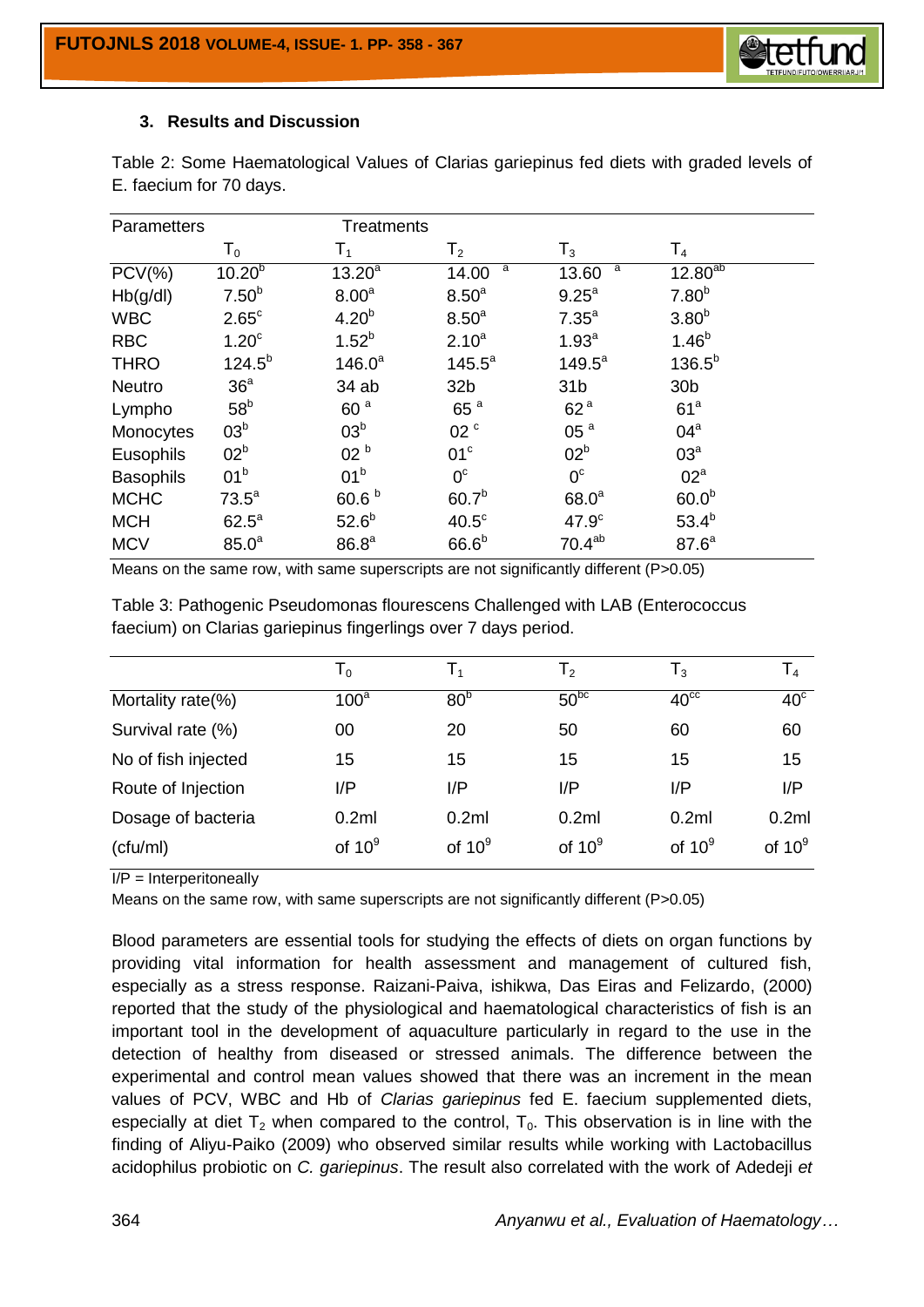

*al*. (2000) who reported that there is a correlation between haemoglobin concentration and fish activities as he observed that the fish fed *L. acidophilus* were very active throughout the duration of study than the fish in the control diet. The same was observed in the present study where the fish in most probiotic diets were very active throughout the period of the study. The results obtained from this study showed higher values in the blood parameters in Clarias gariepinus fed diets with Enterococcus faecium supplementation. This could be attributed to the higher immune responses as reported by panidrahia, *et al.,* (2005). Douglas and Jane (2010) also reported increase amount of WBC and Lymphocytes, attributing it to immune responses and ability of the animal to fight infection more than the non-probiotic treated animals. Lower levels of the blood was discovered in this study to be less than what was obtained from *C. gariepinus* (14.63-20.69X10<sup>-3</sup>mm) by Osuigwe, Obiekezie and Onuoha. (2005) and Akinwande, Moody, Sogbesan and Ugwumba. (2005) for *H. longifulus*  $(4.96-9.11X10<sup>4</sup>$ mm<sup>-3</sup>). Again, the increase in the Erythrocyte count and hemoglobin in contents in this study were similar to the works of Irianto and Austin (2002), Choudbury, pal, Sabu, Kumar, Das and Mukheryee (2005) Khattab, Shababy and Abdel-Rhman (2006). Moreover, Ayoola *et al*., (2013). also stressed that haematological parameters of fish is also a function of size, species, protein source, quality and quantity of feed diets, physiological state of fish and environmental conditions of the water medium, including the probiotics. Therefore the result of this study showed that the *E. faecium* had a positive effect on the RBC, Hemoglobin content and Haematocrit values. Other parameters evaluated in this study such as the Thrombocytes, MCH and MCV indicated support that the fish fed probiotic diets were healthier than the control. (Adewoye, Olayinka & Olaniyi, 2013). This could be attributed to decreased Cortisol levels in the blood plasma as reported by Carnevali *et al*., (2006) in the sea bass (*Dcentracas lalmax*). In this study the increase in blood parameters was not with increasing inclusion levels of the probiotic. This result did not agree with the report of Omotoyin (2006) where there was gradual increase in blood parameters of fish as the inclusion level of poultry litter in the diet of *C. gariepinus* increases. Pseudomonas flourescens used as a challenge to fish fed diets supplemental with *E. faecium* showed that *E*. *faecium* reallyboosted the immune system of fish. Reduced cumulative mortality was found in Atlantic Cod, *Gadus morhua* fed probiotic diets and challenged with pathogenic bacteria, *Vibrio angullarium.* Similarly,Nwanna, Ajana and Bamidele. (2014) and Marzouk, Moustafa and Mohammed (2008) both reported the efficacy of probiotics over pathogenic microbes, *Pseudomonas aeruginosa* and *Pseudomonas flourescens* over 14 and 7 days challenge respectively. In this study, *E. faecium* treated diets, especially at treatments 3 and 4 were lower in mortality when compared to the non-probiotic treatment,  $T_0$ .

#### **4. Conclusion and Recommendation**

The present study has revealed that the probiotic *Enterococcus faecium* is a friendly bacteria that is found naturally in fish. Results of the study showed that the probiotic is a suitable replacement for antibiotic administration to fish because of its efficacy in boosting the immunity of fish. Again since most of the antibiotics are no longer reliable because of the resistant nature of most microbes to them, this revelation has also shown that the probiotic can be used as a preventive measure in the spread of diseases in fish culture. This assertion was based on the challenge test conducted on the probiotic against a pathogenic bacteria, *Pseudomonas flourescens,* which showed higher mortality in the control diet than the probiotic treated diets.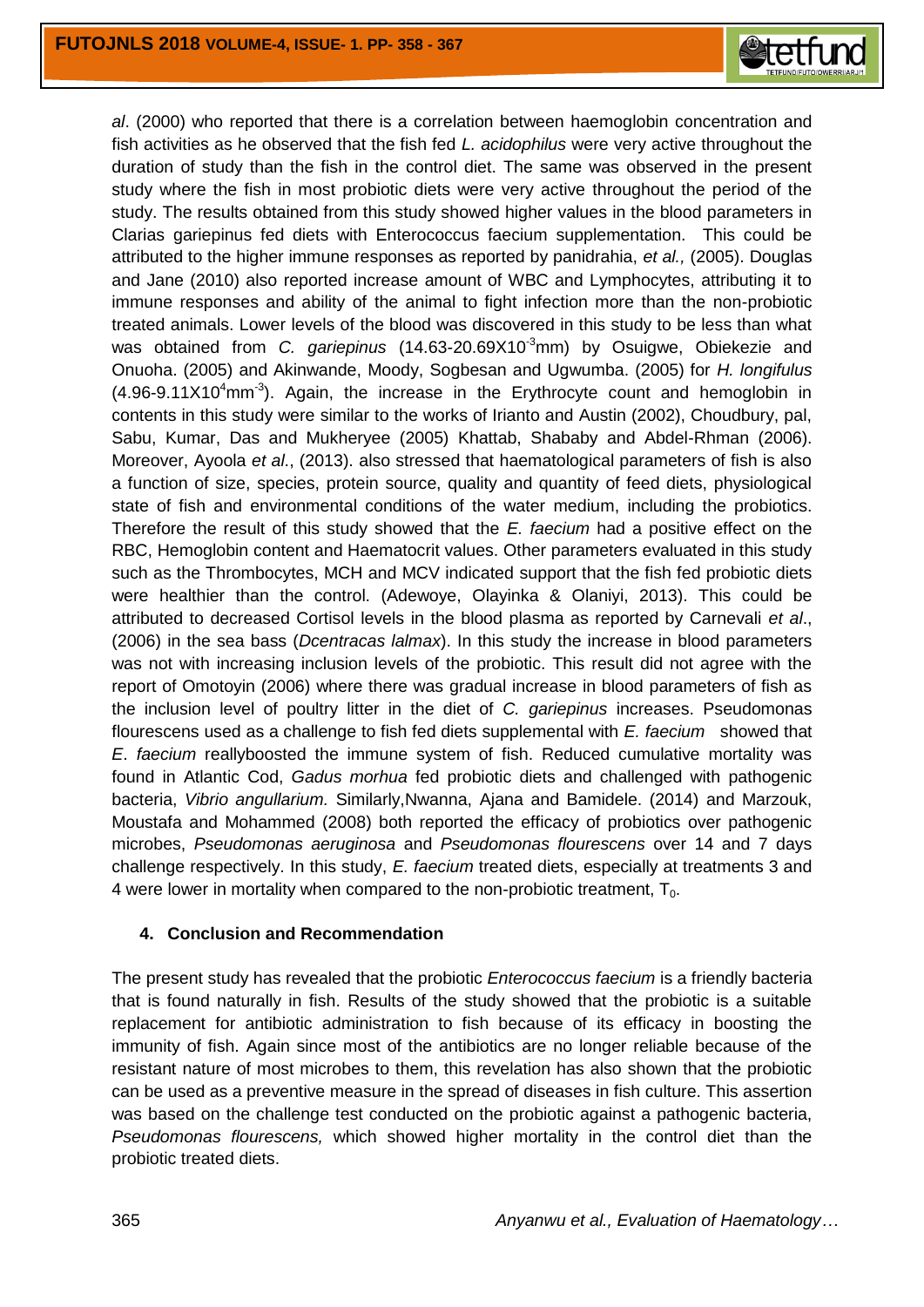

This suggests that the probiotic, *Enterococcus faecium* can be added in the feed of fish, especially *Clarias gariepinus* so that it will increase its immunity and control the spread of disease, which in the long run increase fish yield and then profit to fish farmers.

#### **References**

- A.O.A.C. (2000). Official method of Analysis 17<sup>th</sup> ed. Arlington Virginia, USA Association of Official Analytical.
- Adedeji, O.B., Taiwo, V. O. & Agbede, S. A. (2000). Comparative hematology of five Nigerian freshwater fish species Nigerian veterinary journal, 21, 15-84
- Adewoye,S.O, Olayinka, O.& Olaniyi, A. (2013). Evaluation of the Effects of Lactobacillus on the Hacmatological parameters of clarias gariepinus. *Internationl Journal of Research in Fisheries and Aquaculture.* Universal Research Publications 3 (2), 38-41.
- Akinwande, A.A., Moody, F.O., Sogbesan, O.A., Ugwumba, A.A.A.& Ovie, S.O. (2005). Hematology response of Heterobruos longifilis feed varying protein levels. Proceeding of the 19<sup>th</sup>AnnualConference of Fisheries Society of Nigeria/Ilorin, 715-718.
- Aliyu-Paiko Hashim, R.& Al-Dohaid, M.A. (2009). Effect of probiotics Lactobacillusacidophilus on the growth performance, hematology parameters & immunoglobulin concentration in African catfish (Claries garicpims) finger ings. Aquaculture Research; 40, 1642-1652.
- Asiwaju, F.P., Ojutike, R.O., Kolo, R.J., Obande, R.A. &Agbele, O. O. (2012). Histopathological & Hematologica effect of acute toxicity of cyppermettrin on clarias geriepinus juveniles. Processing of the 27<sup>th</sup> Annual conference of Fisheries Society of Nigeria, Bayelsa, 322-325.
- Ayoola, S.O., Ajani, E. K. & Fashac, O. F. (2013). Effect of probiotics (Lacto bacillus & bifidabacteruim on growth performance & hematological profile of Claries gariepinus juveniles. *World journal of fish & Maria science*, 5(1), 1-8.
- Babatunde M.M., Oludinuji A.A.& Balogun J.K. (2001). Acute toxicity of Gamaxonal to Oreo diomsnitiais Treweva in Nigeria journal of water, Air & soil pollution, 13(1-4) 1-10
- Blaxhall, P.C & Daisley K.W. (973). Routine Hematological Methods for use with fish blood .J. fish biology, 5, 771-781
- Brown, F. (1993). Aquaculture for veterinarians 6-19pp. Fish Ausbay & Medicare pergmon pess ltd, heading on hill Hall, Oxford OX30BN, Engl&, UK.
- Carnevalli, O., Vivo L., Sulpizio R., Gioacchim, G., Olivoho, Sivis & cresci, A. (2006). Growth improvement by probiotics in European sea bass juveniles (Dicentrachas Lalmax) will particular attribution to IGF-1 Myostain & cortical gene expression. Aquaculture 258, 430-438.
- Choudhury, D.J., Pal A. K., Sabu N.P., Kumar S., Das S.S. & Mukheryee, S.C. (2005). Dietary yeast RNA supplementation reduced mortality by Aeromona hydrophila in rohu (Labeo rohita L.) Juveniles fish and shellfish immunology 19, 281-291.
- Conroy, D.A.& Herman R.C. (1970). Textbook of fish diseases J.C.H publication Inc. Jersey city. 302.
- Dacie, J.N. & Lewis, S. M. (1995). Practical Hematology  $8<sup>th</sup>$  edn, Churchill Livingstone, Edinburg, Scotland, 22-83
- El-attar, G. & Moustafa, H. (1996). Experimentally infected tilapia fish (I/P) with 0.5mt broth cultured (3x107 cell /ml) of psudonoenas flourescens. Association of Veterinary medicine, 35,155-162.